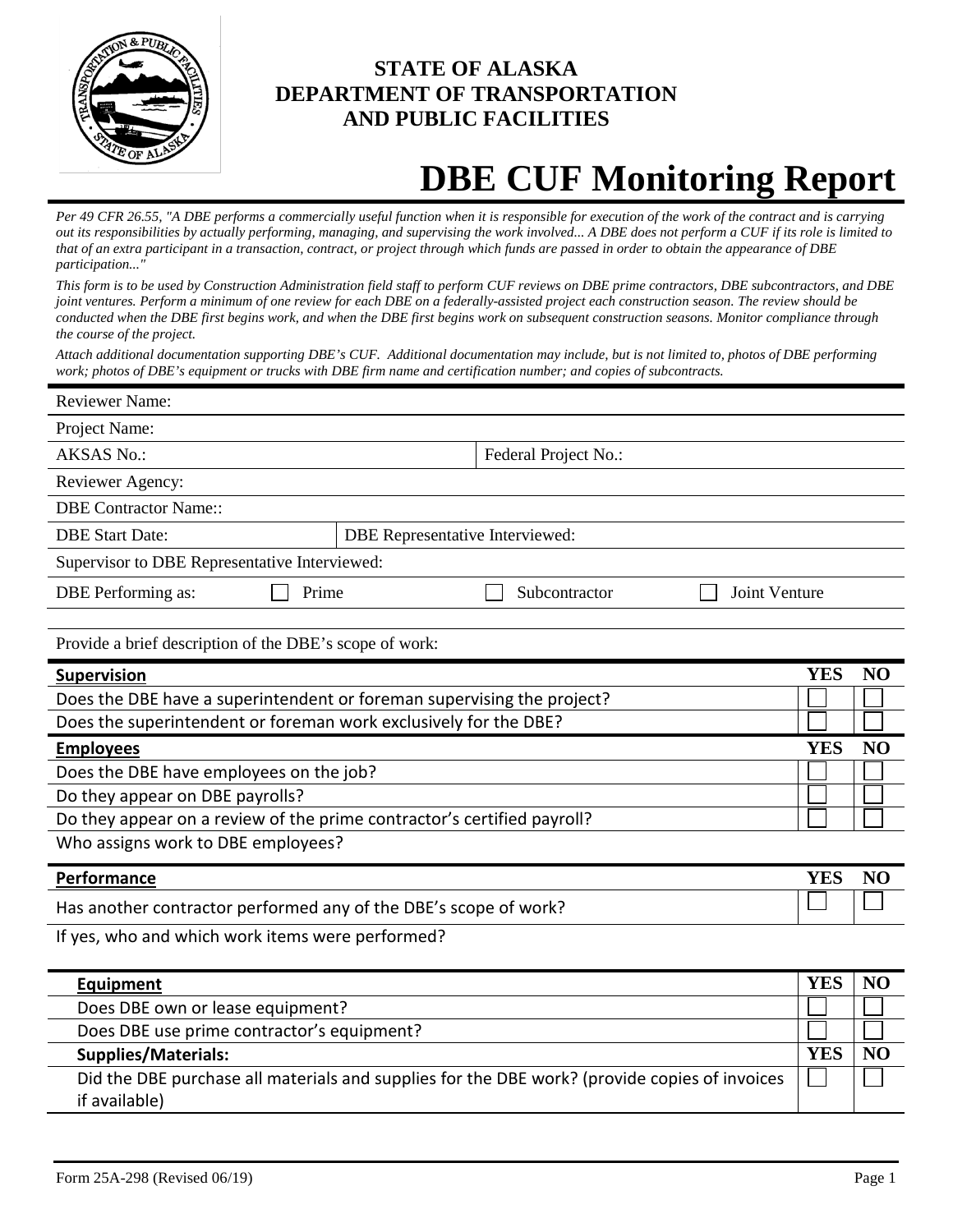**PHOTOS** *(Attach photos of DBE firms in action if available. If unavailable, state so )*

### **Please provide comments if any aspect of the DBE's work appears NOT to be consistent with a CUF. Consult the FHWA guidance on DBE "Red Flags"**

| <b>REVIEWER SIGNATURE:</b>            | <b>DATE:</b> |
|---------------------------------------|--------------|
| DBE/ON-SITE REPRESENTATIVE SIGNATURE: | DATE:        |

### **Date submitted to RCCL:**

| <b>Regional Contract Compliance Liaison Review/Accept:</b> |              |
|------------------------------------------------------------|--------------|
| <b>Print Name</b>                                          |              |
| <b>Signature</b>                                           | <b>DATE:</b> |